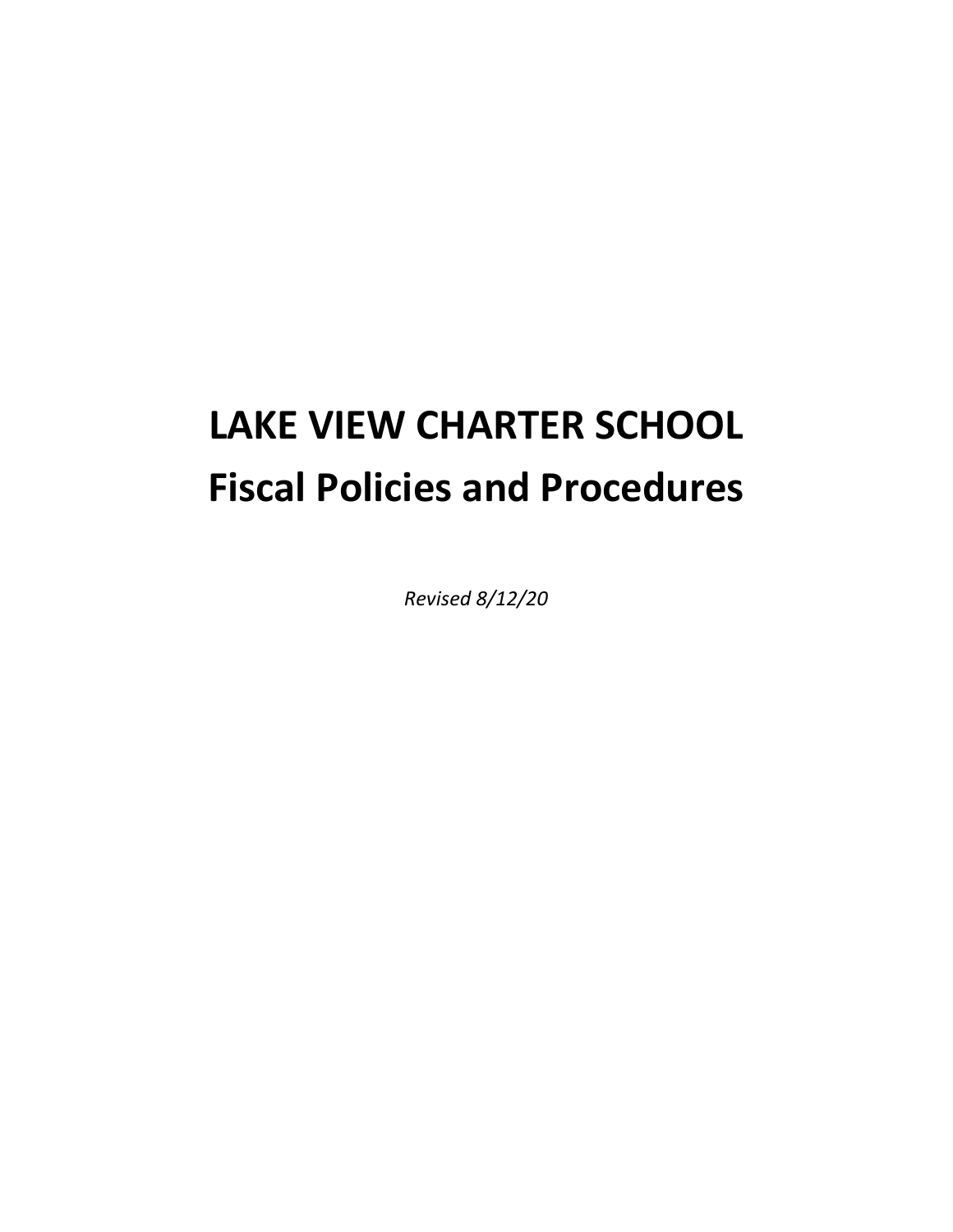## **Table of Contents**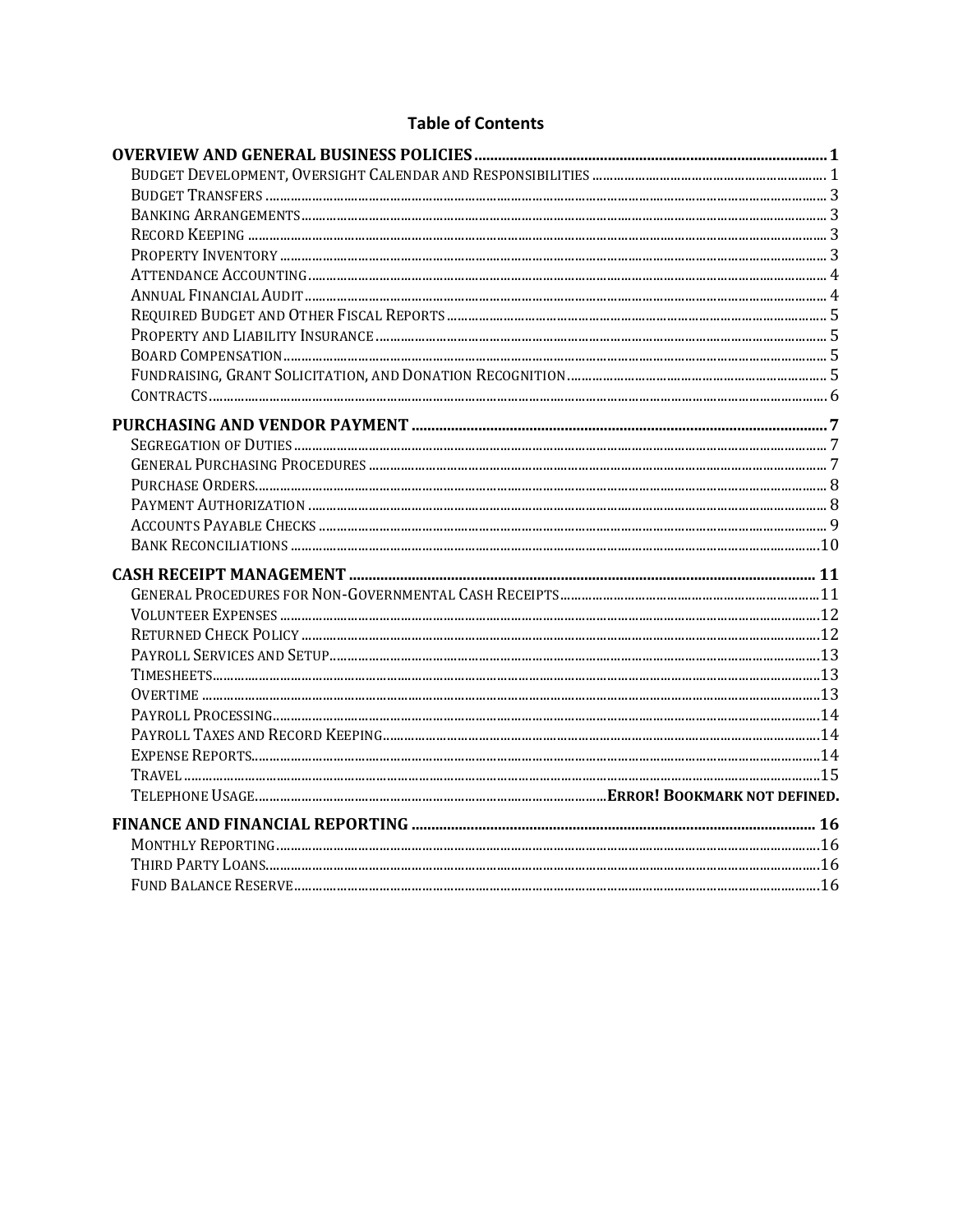## **OVERVIEW AND GENERAL BUSINESS POLICIES**

The Board of Lake View Charter School has reviewed and adopted the following policies and procedures to ensure the most effective use of the funds of the School to support the mission and to ensure that the funds are budgeted, accounted for, expended, and maintained appropriately.

- 1. The Board approves financial policies and procedures, delegate's administration of the policies and procedures to the Executive Director and reviews operations and activities on a regular basis.
- 2. The Executive Director has responsibility for all operations and activities related to financial management. However, the Board and Executive Director can appoint or delegate someone else to perform the responsibilities.
- 3. Financial duties and responsibilities must be separated so that no one employee has sole control authorizing transactions, recording financial transactions and custody of assets.
- 4. The School will maintain in effect the following principles in its ongoing fiscal management practices to ensure that:
	- a. expenditures are authorized by and in accord with amounts specified in the boardadopted budget,
	- b. the school's funds are managed and held in a manner that provides a high degree of protection of the school's assets, and
	- c. all transactions are recorded and documented in an appropriate manner.

## **Budget Development, Oversight Calendar and Responsibilities**

The School will develop and monitor its budget in accord with the annual budget development and monitoring calendar as specified below.

## *January - April*

Charter Impact works with Executive Director to review Governor's proposed state budget for the upcoming fiscal year, and identify the likely range of revenues for the school's upcoming fiscal year (July 1 - June 30) based on projected enrollment. Once the revenue estimates are complete, Charter Impact and the Executive Director develop the remainder of the budget including staffing levels, review of fixed costs and discretionary spending. Then a five-year budget projection is developed in accordance with the schools' established strategic and growth plans.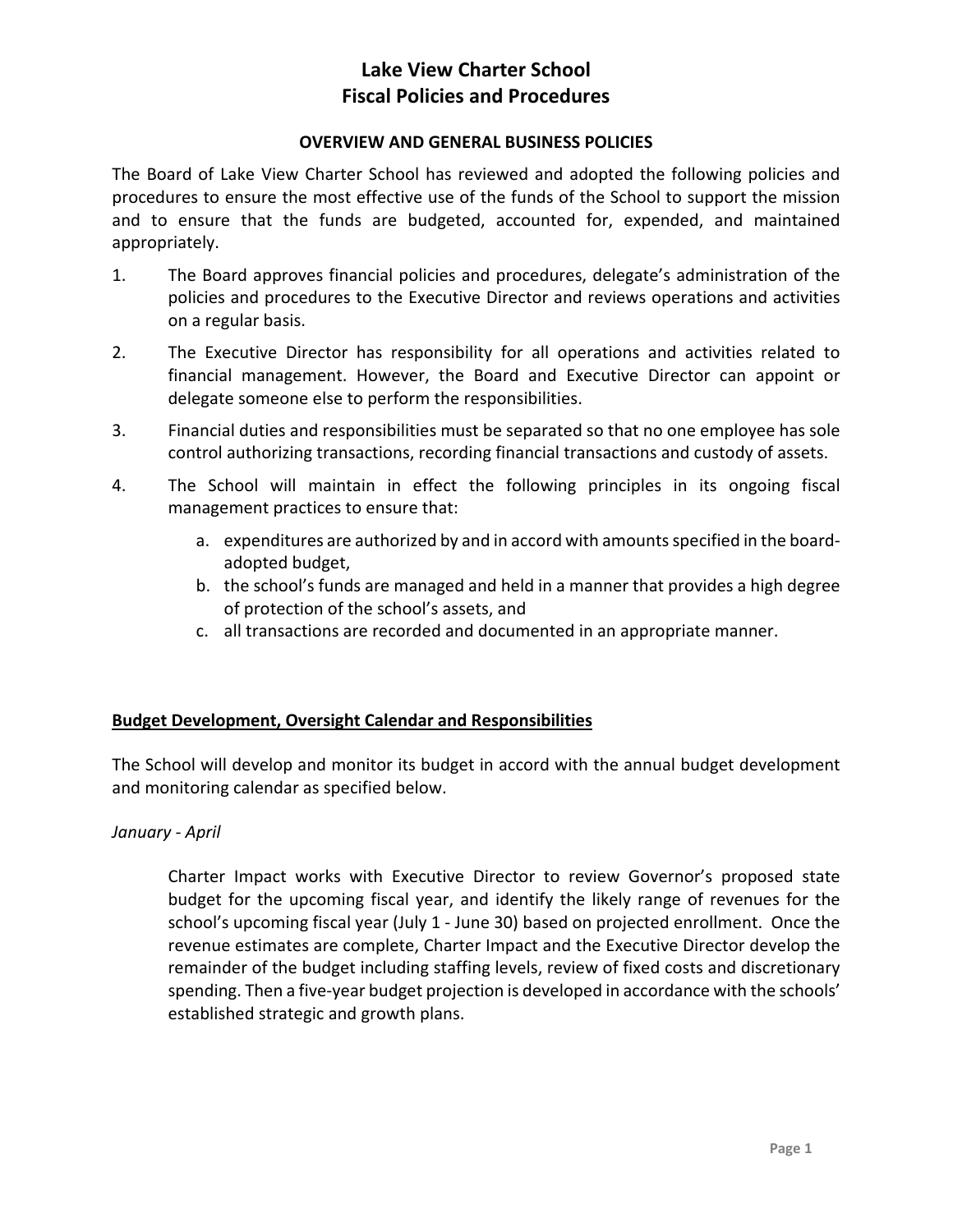#### **Budget Development, Oversight Calendar and Responsibilities (***continued***)**

#### *May – June*

Charter Impact and the Executive Director review revenue projections subsequent to the Governor's annual "May Revise" budget figures, fine-tunes the upcoming fiscal year budget to accommodate any changes. This budget will include monthly cash flow projections. The Board reviews and formally adopts a budget for upcoming fiscal year before June 15. A copy of the final budget is provided to the charter-granting agency.

#### *July – August*

Books for prior fiscal year are closed by Charter Impact, all transactions are posted, and records assembled for audit.

The budget is reviewed subsequent to the adoption of the state Budget Act and necessary adjustments are made. A copy of the revised final budget is provided to the chartergranting agency, if applicable.

#### *September – December*

The independent auditor performs audit of the closed fiscal year and prepares audit report for submission to the Audit Committee.

At the end of the first full week of school, the Executive Director reviews the Charter School's actual attendance figures and notifies the Board if actual attendance is below budget projections. If needed, the school's budget is revised to match likely revenues.

The Audit Committee of the Board reviews a copy of the audit. The Executive Director address any audit exceptions or adverse findings. Once the Board approves the audit report, it is submitted to charter-granting agency.

On a monthly basis, the Executive Director and Board reviews current year actual versus budgeted revenues and expenditures and other financial reports as presented by Charter Impact. The Board approves any needed changes to the annual budget.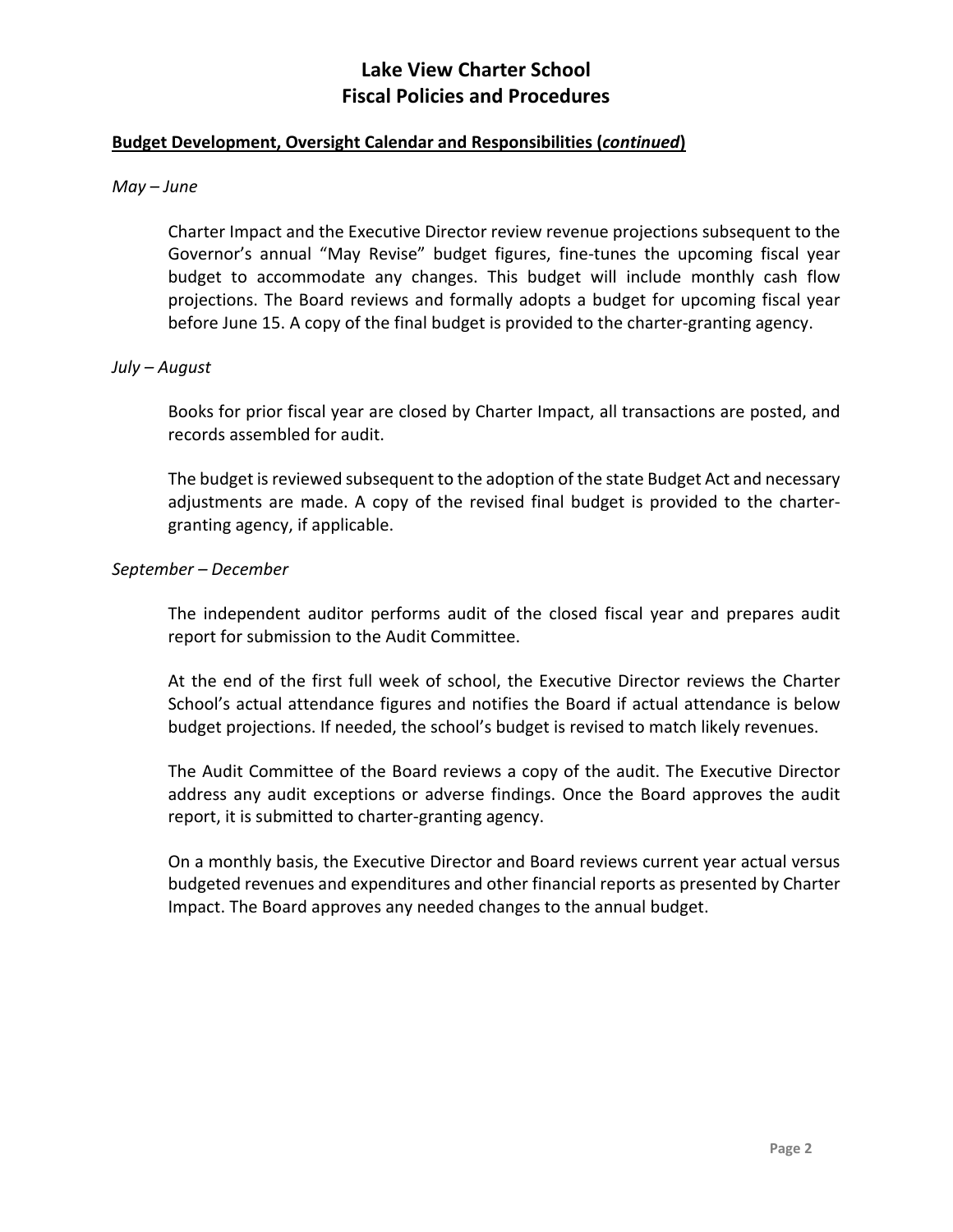#### **Budget Transfers**

The Executive Director may transfer up to \$100,000 from one unrestricted budget item to another without board approval but shall notify the Board of the transfer at the next regularly scheduled meeting.

#### **Banking Arrangements**

The School will maintain its accounts either in the County Treasury or at a federally insured commercial bank or credit union. Funds will be deposited in non-speculative accounts including federally-insured savings or checking accounts or invested in non-speculative federally-backed instruments or in the County's Pooled Money Investment Fund. If funds are held in accounts outside of the County Treasury, the Board must appoint and approve all individuals authorized to sign checks or warrants in accord with these policies. Charter Impact will reconcile the school's ledger(s) with its bank accounts or accounts in the county treasury on a monthly basis.

#### **Record Keeping**

Transaction ledgers, duplicate unsigned checks, attendance and entitlement records, payroll records, and any other necessary fiscal documents will be maintained by school staff in a secure location for at least three years, or as long as required by applicable law, whichever is longer.

Appropriate back-up copies of electronic and paper documentation, including financial and attendance accounting data, will be regularly prepared and stored in a secure off-site location, separate from the school.

Charter Impact will retain electronic records at their site for a minimum of two years; after which, the remaining years will be the responsibility of the School.

#### **Property Inventory**

The Executive Director shall establish and maintain an inventory of all non-consumable goods and equipment worth over \$1,000. This inventory shall include the original purchase price and date, a brief description, serial numbers, and other information appropriate for documenting the school's assets. This property will be inventoried on an annual basis and lists of any missing property shall be presented to the Board.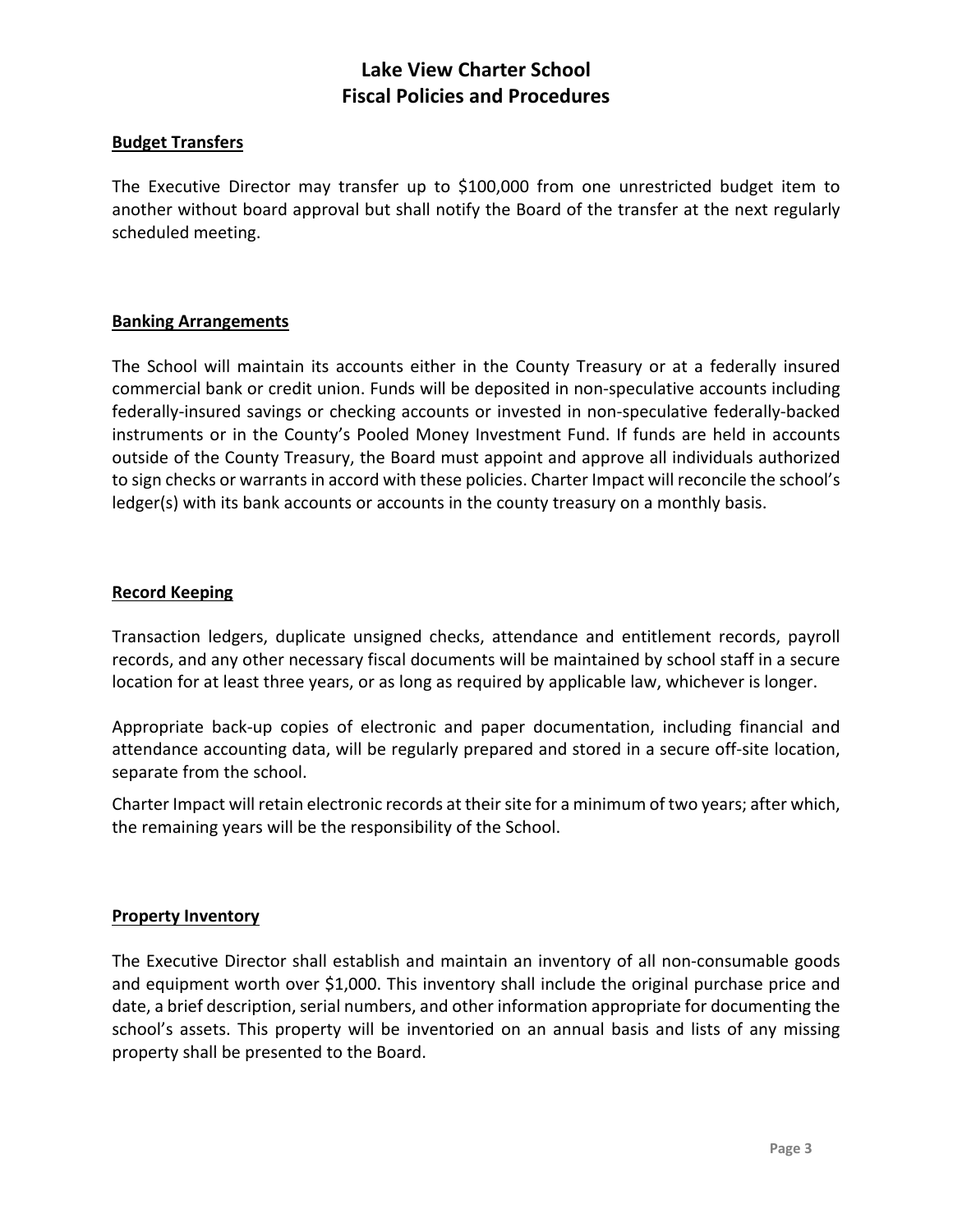All non-consumable school property lent to students shall be returned to the school no later than 5 working days after end of the school year or after withdrawal of student.

Any excess or surplus property owned by the school may be sold or auctioned by the Executive Director provided the Executive Director engages in due diligence to maximize the value of the sale or auction to the school. The sale or auction of property owned by the school with a fair market value in excess of \$1,000 shall be approved in advance by the Board. The Executive Director will immediately notify Charter Impact of all cases of theft, loss, damage or destruction of assets.

## **Attendance Accounting**

The Executive Director shall establish a contract with a third-party vendor for attendance tracking. Responsibilities include maintaining an appropriate attendance accounting system and recording the number of days students are in attendance at the School and engaged in the activities required of them by the School. The annual audit will review actual attendance accounting records and practices to ensure compliance. The attendance accounting practices will be in conformance with the Charter Schools Act and the applicable California Administrative Code sections defining Charter School Average Daily Attendance. Therefore:

- 1. ADA will be computed by dividing the actual number of days of student attendance by the number of calendar days of instruction by the School.
- 2. The School's instructional calendar will include at least 175 days of instruction to avoid the fiscal penalty for providing fewer than 175 days of instruction as provided by the Administrative Code regulation. The calendar must also document that the school offers an amount of annual minutes of instruction as required pursuant to applicable law.
- 3. Independent study must be pre-arranged by the student's adult guardian and the School and that the adult guardian will be required to complete and submit documentation of engagement in instructional activity to the school on forms prepared by the school. As applicable, such study shall be in full compliance with law governing independent study.

## **Annual Financial Audit**

The Board will annually appoint an audit committee by January 1 to oversee the independent auditors for that fiscal year. Any persons with expenditure authorization or recording responsibilities within the school may not serve on the committee. The committee shall annually contract for the services of an independent certified public accountant to perform an annual fiscal audit. The audit shall include, but not be limited to (1) an audit of the accuracy of school's financial statements, (2) an audit of the school's attendance accounting and revenue claims practices, and in conjunction with (1) and (2) above, review the school's internal controls over financial reporting. The audit shall be prepared in accordance with any relevant Office of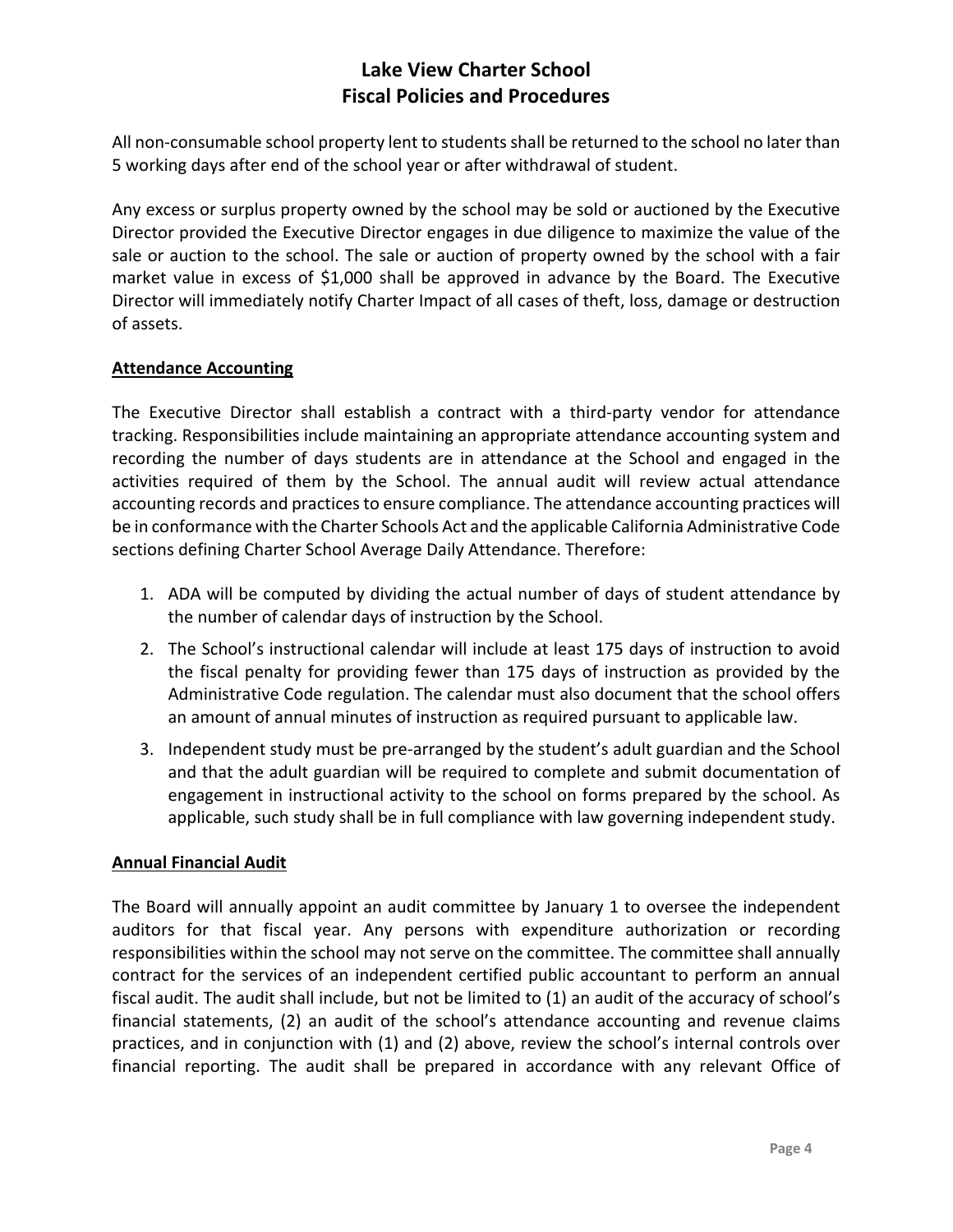Management and Budget audit circulars if the School spends in excess of the amount which requires an audit.

The Audit shall be completed, reviewed by the Board, and submitted to the charter-granting agency, the County Office of Education, the Office of the State Controller, and California Department of Education prior to December 15 of each year.

## **Required Budget and Other Fiscal Reports**

The Executive Director, working in conjunction with Charter Impact, will produce and submit to the charter granting agency any and all required fiscal reports as may be required by state or federal law, or mandated by the terms of the school's charter. These include, but are not limited to, attendance reports, enrollment and other data reports required by the California Basic Education Date System, and other related data.

## **Property and Liability Insurance**

The Executive Director shall ensure that the school retains appropriate property and liability insurance coverage. Property insurance shall be obtained and address business interruption and casualty needs, including flood, fire, earthquake, and other hazards with replacement cost coverage for all assets listed in the school's Property Inventory and consumables. Premises and Board errors and omissions liability insurance shall also be obtained and kept in force at all times on a "claims made" form with a self-insured retention of no more than \$50,000 per occurrence and limit of no less than \$5 million per occurrence. The school's Executive Director and other staff who manage funds shall be placed under a fidelity bond.

## **Board Compensation**

Board members shall serve without compensation, but may be reimbursed for actual and necessary expenses. Expenses for travel necessary to attending board meetings and meetings of board committees need not be approved in advance by the board. All other expenses shall be approved in advance by the board. Travel expenses reimbursed shall not exceed levels that would be subject to federal or state income tax. All expenses reimbursed shall be documented by receipts and in no event may reimbursements exceed actual expenses.

## **Fundraising, Grant Solicitation, and Donation Recognition**

Fundraising or grant solicitation activities over \$100,000 on behalf of the school must be approved in advance by the Board. The Board shall be informed of any conditions, restrictions, or compliance requirements associated with the receipt of such funds, including grants or categorical programs sponsored by the state or federal government. The Board shall be notified no later than the next regular board meeting of the award or receipt of any funds and shall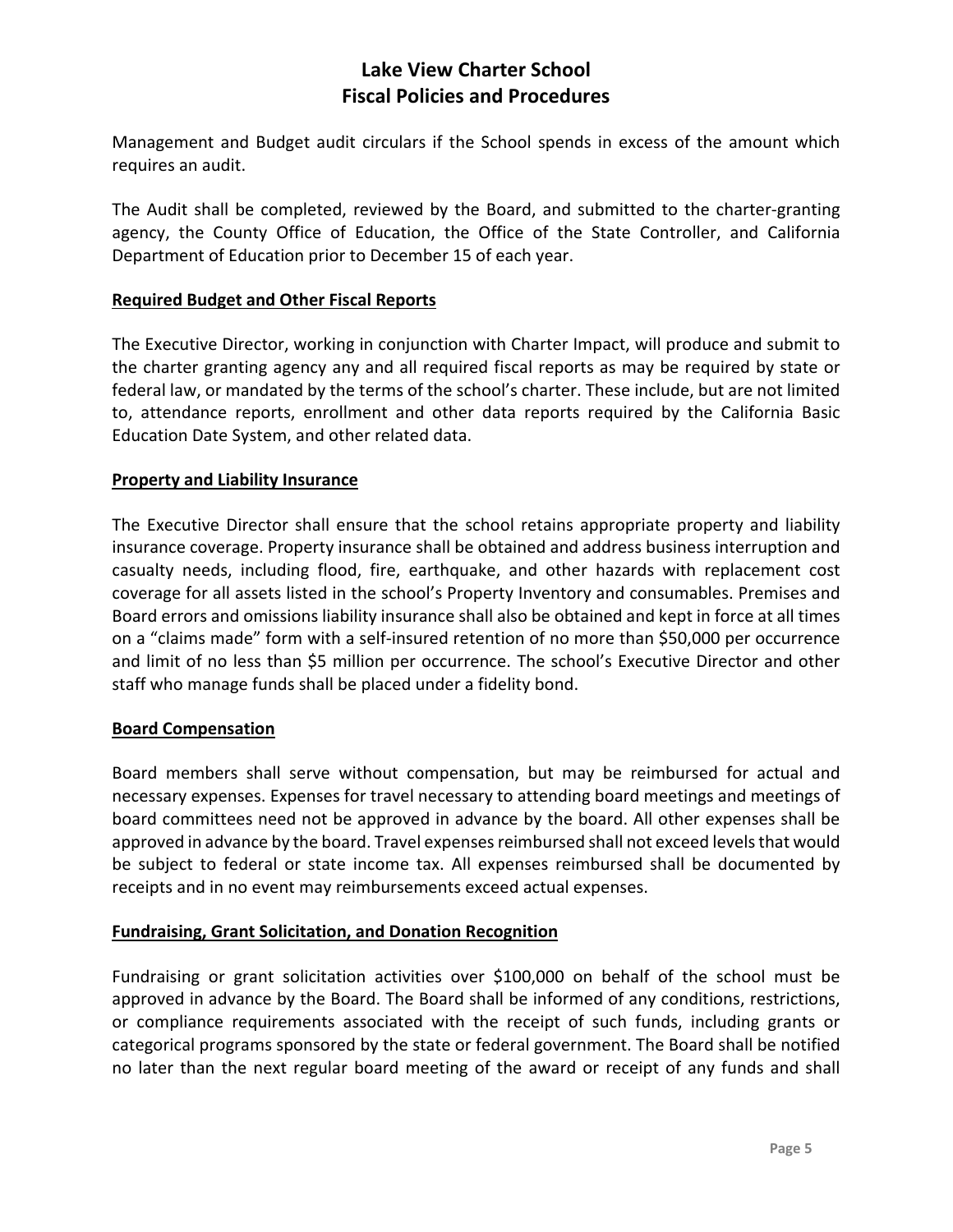approve the receipt of any grants, donations, or receipts of fundraising proceeds prior to their deposit in the school's accounts.

## **Contracts**

Consideration will be made of in-house capabilities to accomplish services before contracting for them. Except as otherwise provided in these policies, the Executive Director may enter into contracts and agreements not to exceed \$50,000 without Board approval, provided funds sufficient for the contract or agreement are authorized and available within the school's boardadopted budget. Contracts and agreements in excess of \$50,000 must be submitted for board approval and may be executed by the Executive Director or other person specifically designated by the Board after the Board has duly approved the contract or agreement.

Staff designee will keep and maintain a contract file evidencing the competitive bids obtained (if any) and the justification of need for any contracts over \$25,000. Competitive bids will be obtained where required by law or otherwise deemed appropriate and in the best interests of the school.

Written contracts clearly defining work to be performed will be maintained for all contract service providers (i.e. consultants, independent contractors, subcontractors). Contract service providers must show proof of being licensed and bonded, if applicable, and of having adequate liability insurance and worker's compensation insurance currently in effect. The Executive Director may also require that contract service providers list the school as an additional insured.

If the contract service provider is a sole proprietor or a partnership (including LP, and LLP), the School will obtain a W-9 from the contract service provider prior to submitting any requests for payments to Charter Impact.

The Executive Director will approve proposed contracts and modifications in writing. Contract service providers will be paid in accordance with approved contracts as work is performed. The Executive Director will be responsible for ensuring the terms of the contracts are fulfilled. Potential conflicts of interest will be disclosed upfront, and the Executive Director and/or Member(s) of the Governing Board with the conflict will excuse themselves from discussions and from voting on the contract.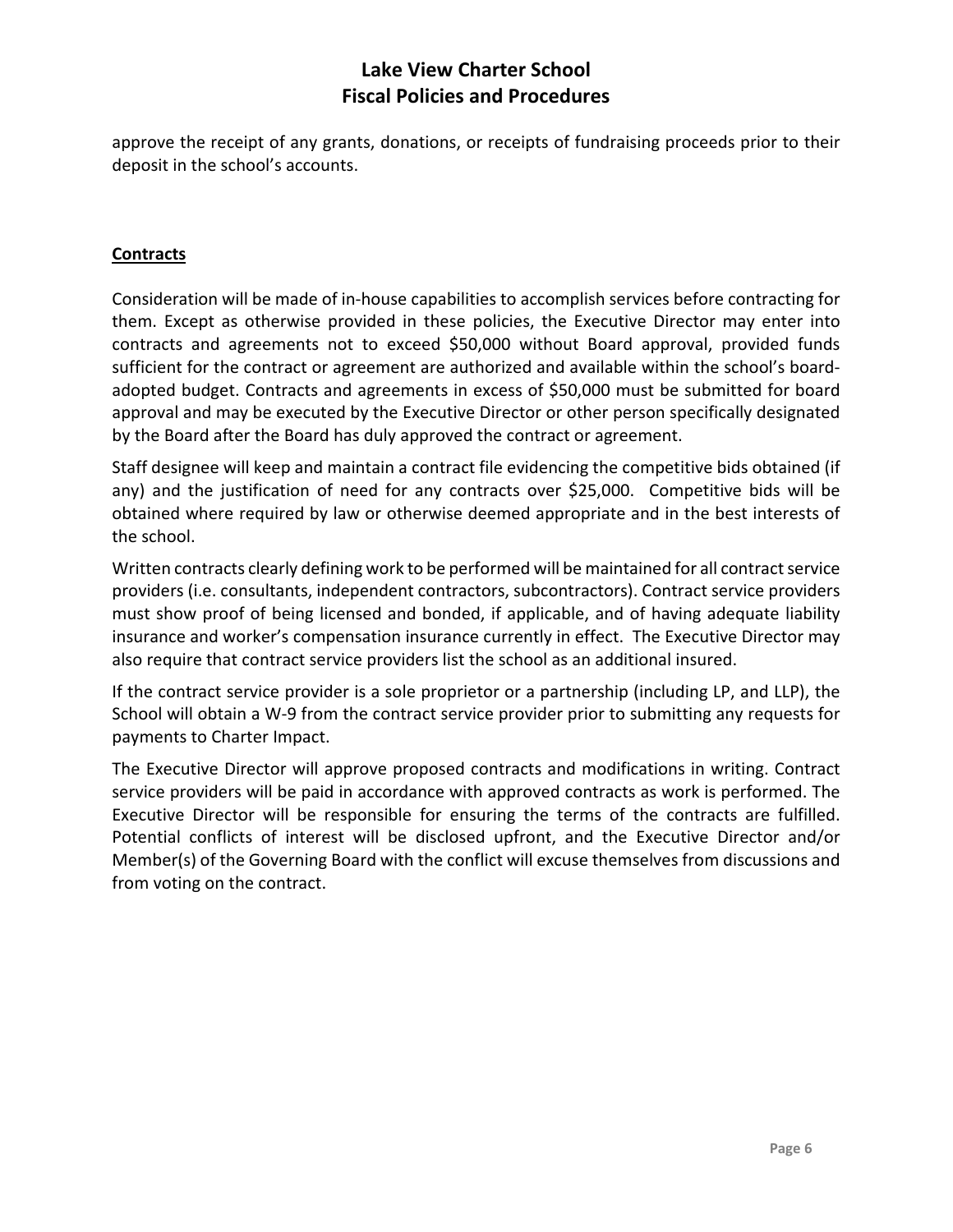## **PURCHASING AND VENDOR PAYMENT**

#### **Segregation of Duties**

The School will develop and maintain a system to document the authorization of non-payroll expenditures. All proposed expenditures must be approved by the Executive Director and/or designated staff, who will review the proposed expenditure to determine whether it is consistent with the Board-adopted budget. In the absence of a vendor invoice, the School will develop and maintain a check request form to document the approval of payment for specific items.

All transactions will be posted in an electronic general ledger maintained by Charter Impact. To ensure segregation of recording and authorization, the bookkeeper may not co-sign check requests for purchase orders.

## **General Purchasing Procedures**

All purchases over \$25,000 must include documentation of a good faith effort to secure the lowest possible cost for comparable goods or services. The Executive Director shall not approve purchase orders or check requests lacking such documentation. Documentation shall be attached to all check and purchase order requests showing that at least three vendors were contacted and such documentation shall be maintained for three years. All purchases in excess of \$25,000 must be bid by a board-approved process, except in the case of emergencies that necessitate the purchase of emergency response supplies, equipment, or services.

The Executive Director may authorize expenditures and may sign related contracts within the approved budget. The Governing Board must review all expenditures. This will be done via approval of a check register which lists all checks written during a set period of time and includes check #, payee, date, and amount. The Governing Board must also approve contracts and nonbudgeted expenses over \$50,000.

When approving purchases, the Executive Director must:

- a. Determine if the expenditure is budgeted
- b. Determine if funds are currently available for expenditures (i.e. cash flow)
- c. Determine if the expenditure is allowable under the appropriate revenue source
- d. Determine if the expenditure is appropriate and consistent with the vision, approved charter, school policies and procedures, and any related laws or applicable regulations
- e. Determine if the price is competitive and prudent.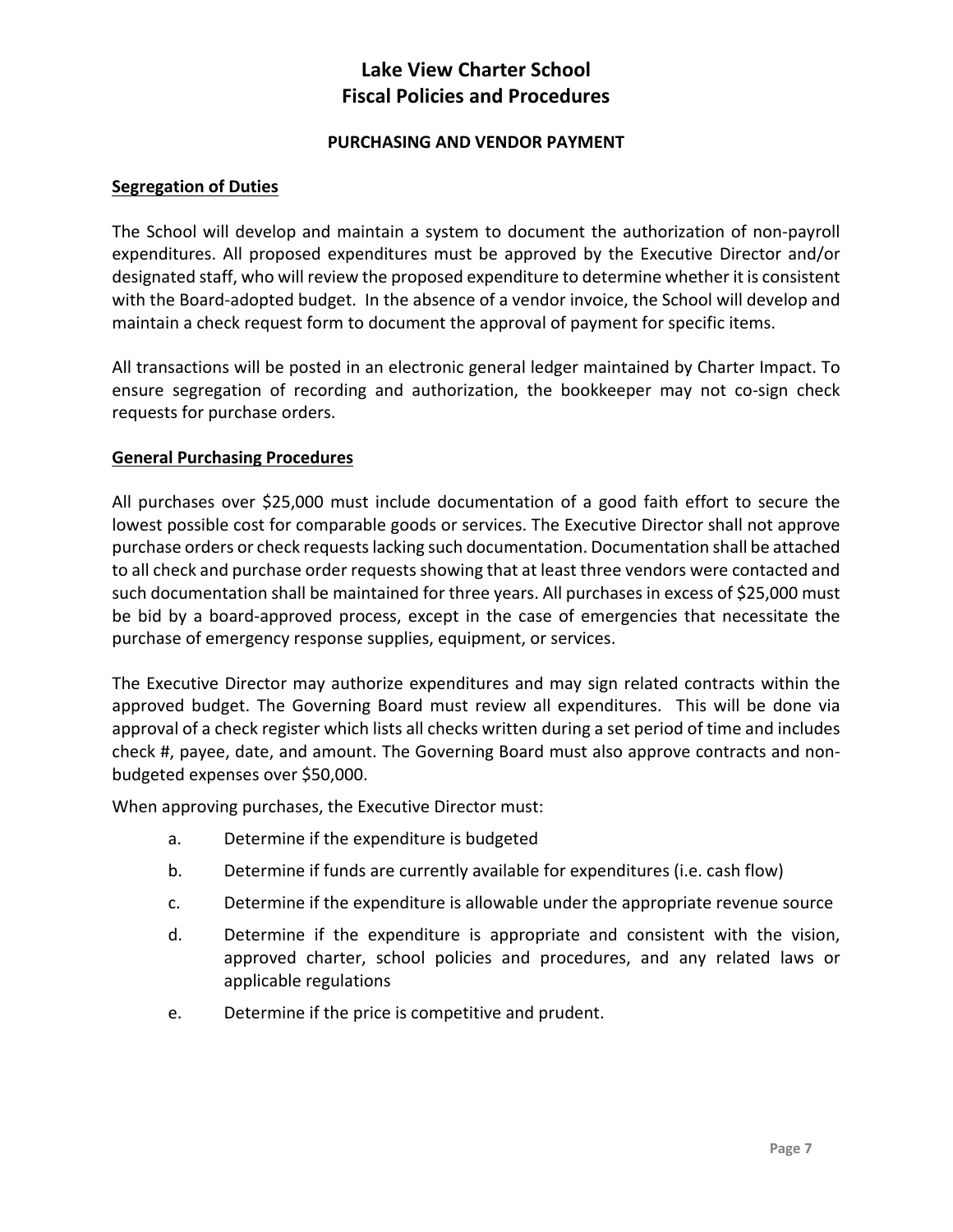Any individual making an authorized purchase on behalf of the school must provide Charter Impact with appropriate documentation of the purchase. Individuals other than those specified above are not authorized to make purchases without pre-approval.

Individuals who use personal funds to make unauthorized purchases will not be reimbursed. Authorized purchases will be promptly reimbursed by a bank check upon receipt of appropriate documentation of the purchase.

The Executive Director may authorize an individual to use a school credit card, if the school elects of use a credit card, to make an authorized purchase on behalf of the school, consistent with guidelines provided by the Executive Director and/or Governing Board. The following provisions apply to credit card purchases:

- 1. The school card will be kept under locked supervision in the Executive Director's office, and authorized individuals must sign the credit card out and must return the credit card and related documentation of all purchases within 24 hours of the purchases, unless otherwise authorized by the Executive Director .
- 2. If receipts are not available or are "missing", the individual making the charge will be held responsible for payment.
- 3. Cards will bear the names of both the Schools and the Executive Director.

## **Purchase Orders**

All non-recurring purchases for which the vendor requires the use of a purchase order, which must be approved by the Executive Director.

- 1. The third-party contractor or staff designee will create a PO in Excel format and assign PO numbers in sequential order.
- 2. The numbered PO is then logged into an Excel sheet which lists all issued PO's.
- 3. The printed PO is then given to the Executive Director for approval and signature.
- 4. The PO is then scanned an emailed to the vendor or copied and mailed. The original (or copy if original was mailed) is then placed in the Open PO folder.

## **Payment Authorization**

All original invoices will be forwarded to the Executive Director for approval.

- 1. The third-party contractor or staff designee will compile all invoices and supporting documentation to be reviewed by Executive Directors.
- 2. The Executive Director will carefully review each invoice, attach all supporting documentation (including a PO), and verify that the specified services and/or goods were received. When receiving tangible goods from a vendor, the person designated to receive deliveries should trace the merchandise to the packing list and note any items that were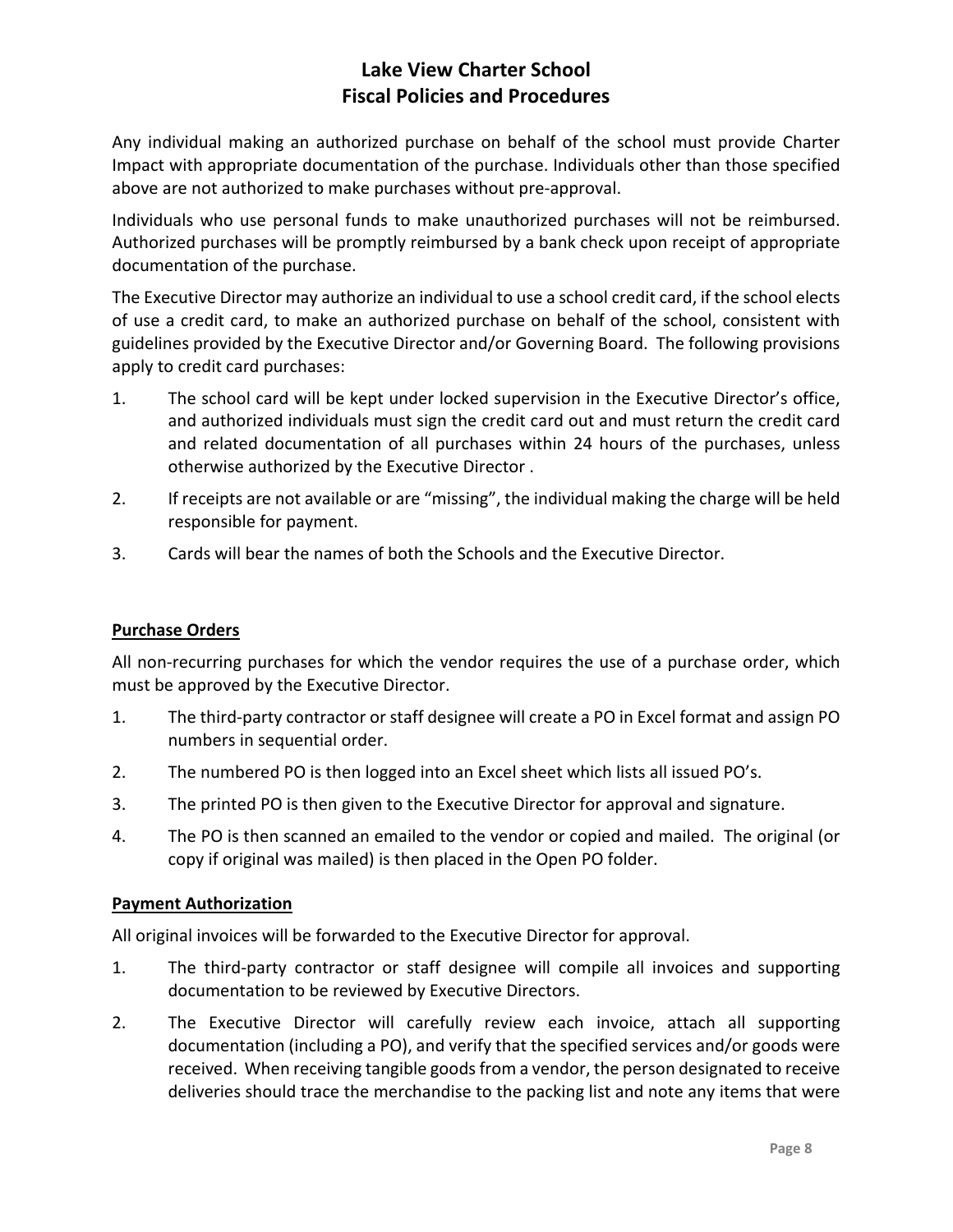not in the shipment. The packing list should be submitted to Charter Impact with the invoice.

- 3. Approval from the Executive Director or delegate will be indicated by a signature on an invoice, email, or other electronic documentation process. The invoice and supporting documentation will be sent to Charter Impact on at least a weekly basis (Executive Director should be aware of invoice due dates to avoid late payments). Charter Impact will then process the invoices with sufficient supporting documentation.
- 4. The Executive Director and/or designated staff may authorize Charter Impact to pay recurring expenses (e.g. utilities) without the Executive Director's formal approval (signature) on the invoice when dollar amounts fall within a predetermined range. A list of the vendors and the dollar range for each vendor must be provided to Charter Impact in writing and updated on an annual basis.

## **Accounts Payable Checks**

The Governing Board will approve, in advance, the list of authorized signers on the school account. The Executive Director and any other employee authorized by the Governing Board may sign bank checks within established limitations.

- 1. Checks exceeding \$50,000 will require review and approval of second authorized signer.
- 2. Charter Impact does not use pre-printed check stock to avoid the risk of theft.
- 3. When there is a need to generate a check, the designated staff will send appropriate approved documentation to Charter Impact. This is usually an approved invoice or Check Request Form.
- 4. Once approved by the Executive Director, Charter Impact prepares the check based on the check authorization prior to obtaining the appropriate signature(s).
- 5. Checks may not be written to cash, bearer, or petty cash. Under no circumstance will any individual sign a blank check.
- 6. Charter Impact will record the check transaction(s) into the appropriate checkbook and in the general ledger.
- 7. Charter Impact will distribute the checks and vouchers as follows:
	- a. Original mailed or delivered to payee
	- b. Duplicate or voucher attached to the invoice and filed by vendor name by a Charter Impact accountant.
	- c. Cancelled Checks maintained with the banking institution.
	- d. Voided checks will have the signature line cut out and will have VOID written in ink. The original check will be attached to the duplicate and forwarded to Charter Impact who will attach any other related documentation as appropriate.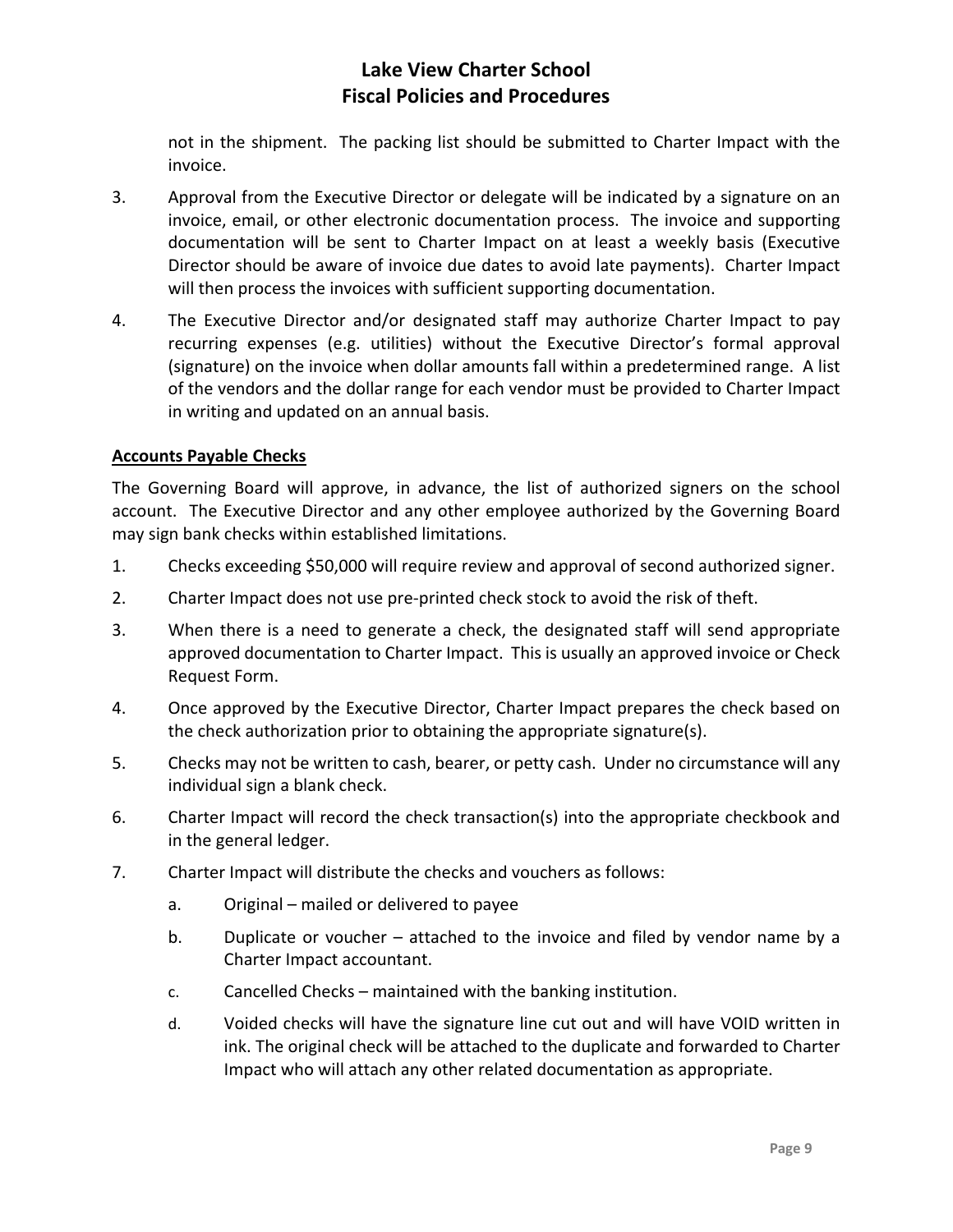## **Bank Reconciliations**

Charter Impact will maintain view-only online access to School bank accounts. On a monthly basis, Charter Impact will download the monthly bank activity/statement directly from the bank. Once the statement is received:

- 1. Charter Impact will examine all paid checks for date, name, cancellation, and endorsement. Any discrepancies regarding the paid checks or any checks over 90 days will be researched and if applicable deleted from the accounting system.
- 2. Charter Impact will prepare the bank reconciliation, verifying the bank statements and facilitating any necessary reconciliation.
- 3. Charter Impact will compare the reconciled bank balance to the cash in the bank account and to the general ledger, immediately reporting any discrepancies to the Executive Director.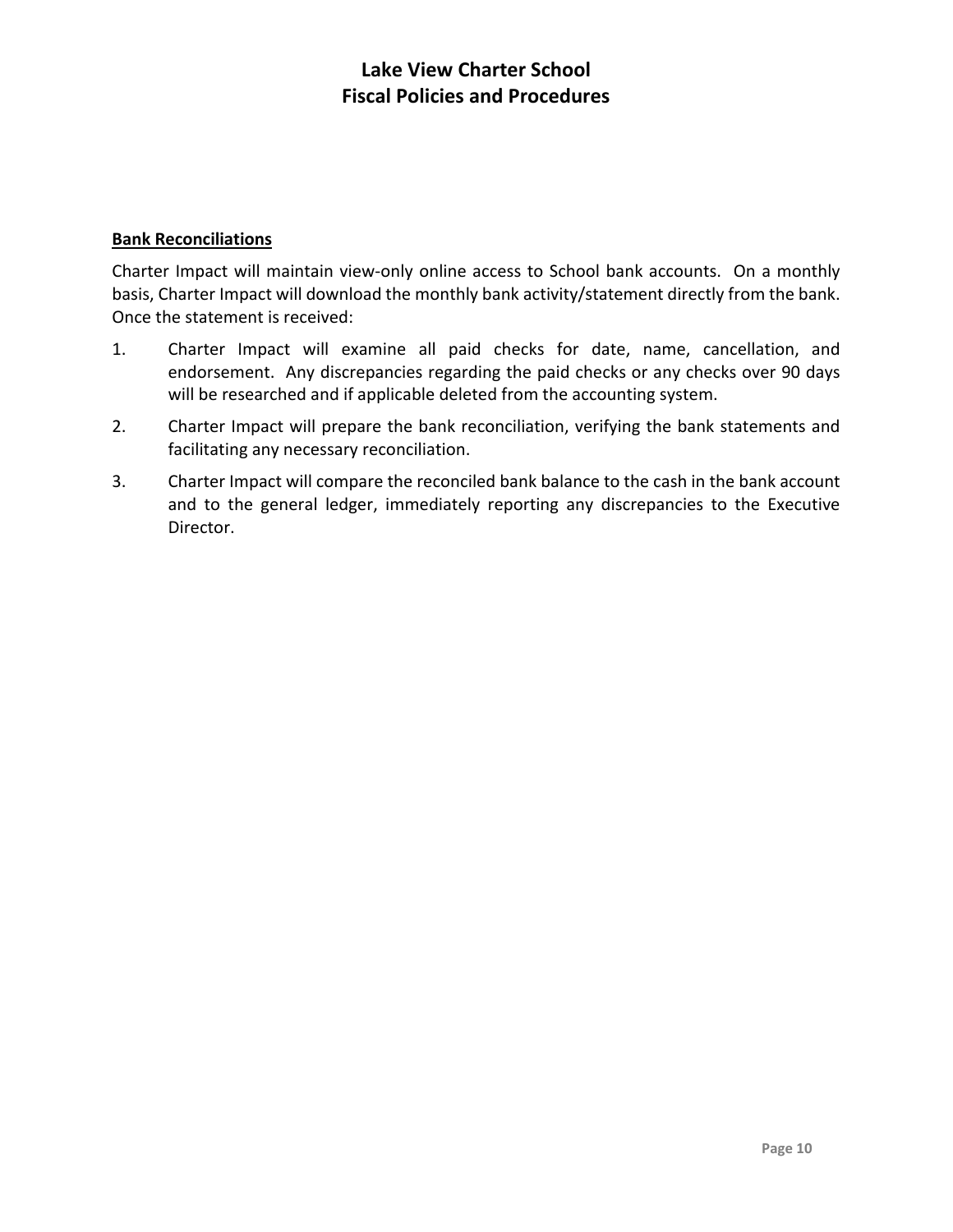## **CASH RECEIPT MANAGEMENT**

#### **General Procedures for Non-Governmental Cash Receipts**

For all fundraising activities approved by the board, the School will establish internal controls to ensure the safeguarding of assets. The following are general procedures for recurring activities:

- 1. For each fundraising or other event in which cash or checks will be collected, a Volunteer Coordinator will be designated, who will be responsible for collecting and holding all cash and checks for the purpose of the fundraising activity.
	- a. The Volunteer Coordinator will record each transaction in a receipt book at the time the transaction is made, with a copy of the receipt provided to the donor.
	- b. The cash, checks, receipt book, and deposit summary must be given to the school Staff designee by the end of the next school day, who will immediately put the funds in a secure, locked location.
	- c. Both the Volunteer Coordinator and the Staff delegate will count the deposit and verify the amount of the funds in writing.
- 2. Cash/checks dropped off at the school office will be placed directly into a lock box by the person dropping off the cash/checks.
	- a. All funds are deposited into the lock box in a sealed envelope, along with any notes, forms, or other descriptions of how the funds are to be used.
	- b. The Staff delegate and one other staff member will jointly open the lock box to verify the cash/check amounts and sign off on the amounts received.
	- c. The lock box will be emptied at least two times per week, corresponding to days when deposits are made.
- 3. All checks will be immediately endorsed with the school deposit stamp, containing the following information: "For Deposit Only"
- 4. A deposit slip will be completed by the Staff delegate and initialed by the Executive Director for approval to deposit. The deposit slip will be duplicated and documentation for all receipts (copy of check, letter, etc.) will be attached to the duplicate deposit slip.
- 5. Deposits totaling greater than \$2,000 will be deposited the next business day by the designated school employee. Deposits totaling less than \$2,000 will be made at least monthly by the designated school employee. All cash will be immediately put into a lock box.
- 6. The duplicate deposit slip and deposit receipt will be attached to the deposit documentation and forwarded to Charter Impact to be filed and recorded weekly.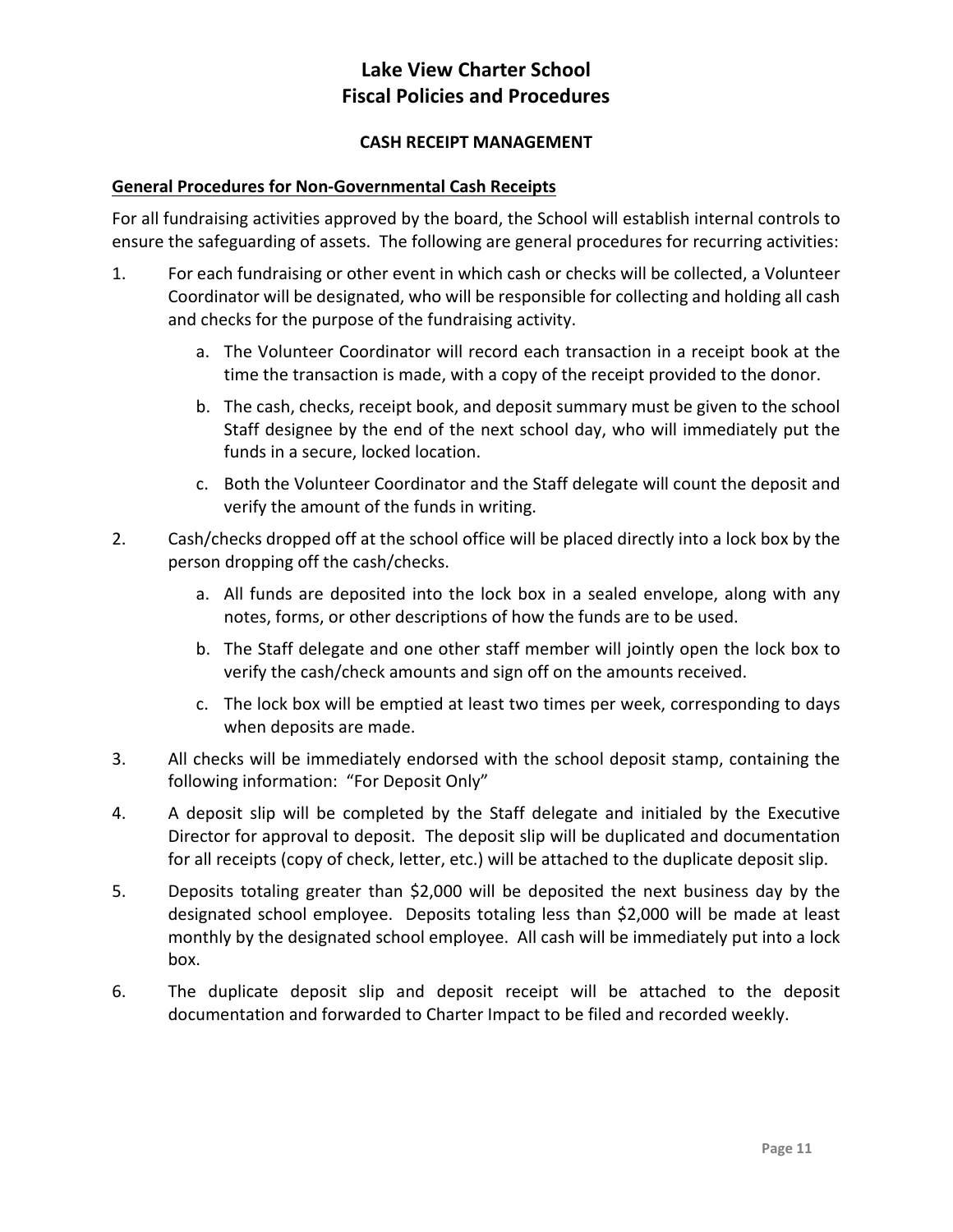#### **Volunteer Expenses**

All volunteers will submit a purchase requisition form to the Executive Director for all potential expenses. Only items with prior written authorization from the Executive Director will be paid/reimbursed.

## **Returned Check Policy**

A returned-check processing fee will be charged for checks returned as non-sufficient funds (NSF). Unless otherwise pre-approved by Charter Impact or the Executive Director, payment of the NSF check and processing fee must be made by money order or certified check.

In the event that a second NSF check is received for any individual, in addition to the processing fee, the individual will lose check-writing privileges. Payment of the NSF check, the processing fee and any subsequent payment(s) by that individual must be made by money order or certified check.

In the case of NSF checks written by parents of students, failure to pay may result in the withholding of report cards/transcripts at the end of the semester and/or school year until payment is received, unless other mutually agreeable arrangements are approved by the Executive Director and/or Governing Board. If unsuccessful in collecting funds owed, the school may initiate appropriate collection and/or legal action at the discretion of the Executive Director and/or Governing Board.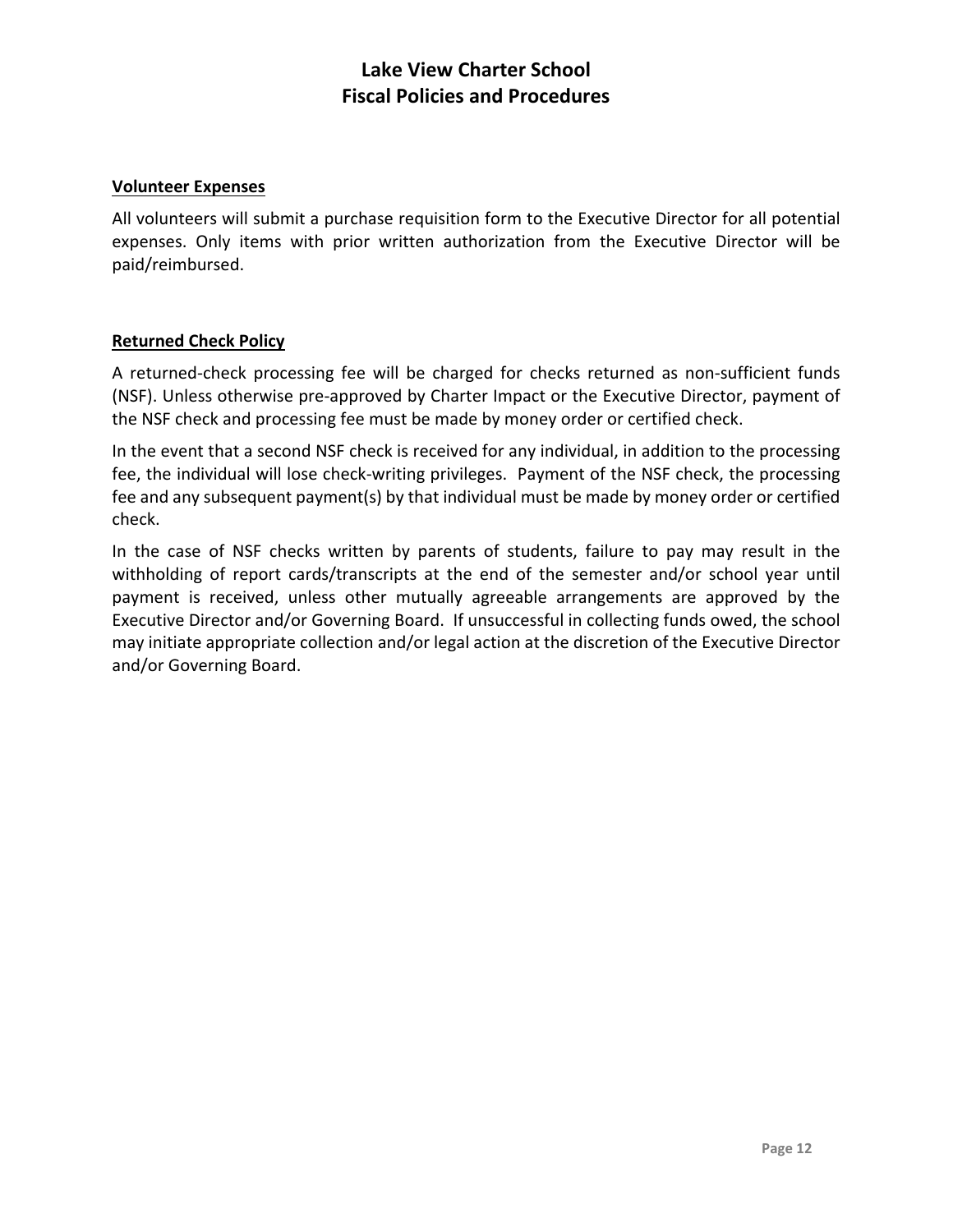## **HUMAN RESOURCES AND PAYROLL**

#### **Payroll Services and Setup**

Charter Impact prepares payroll checks, tax and retirement withholdings, tax statements, and to perform other payroll support functions. The Executive Director will establish and oversee a system to prepare time and attendance reports and submit payroll check requests. The Executive Director will review payroll statements each pay period to ensure that (1) the salaries are consistent with staff contracts and personnel policies and (2) the proper tax, retirement, disability, and other withholdings have been deducted and forwarded to the appropriate authority. All staff expense reimbursements will be on checks separate from payroll checks.

Upon hiring of staff, the Executive Director will be responsible for the creation of a personnel file will with all appropriate payroll-related documentation and completing or providing all the items on the Employee Payroll Set-up/Change Form. Items include a federal I-9 form, tax withholding forms, retirement date, and an accounting of the use of sick leave.

## **Timesheets**

All hourly employees will be responsible for completing a timesheet including vacation, sick, and holiday time (if applicable). The employee and the appropriate supervisor will sign the completed timesheet. Incomplete timesheets will be returned to the signatory supervisor and late timesheets will be held until the next pay period. No employee will be paid until a correctly completed timesheet is submitted. If an employee is unexpectedly absent and therefore prevented from working the last day of the pay period or turning in the timesheet (such as an employee calling in sick), the employee is responsible for notifying the signatory supervisor or for making other arrangements for the timesheet to be submitted. However, the employee must still complete and submit the timesheet upon return.

#### **Overtime**

Advanced approval in writing by the authorized supervisor is required for compensatory time and overtime. Overtime only applies to classified employees and is defined as hours worked in excess of eight (8) hours within a day or forty (40) hours within a week. Any hours worked in excess of an employee's regular work schedule must be pre-approved by the supervisor, unless it is prompted by an emergency. No overtime will be paid without the approval of the employee's supervisor. Overtime will not be granted on a routine basis and is only reserved for extraordinary or unforeseen circumstances. If a supervisor identifies a recurring need for overtime in any given position, the supervisor should immediately consult with the Executive Director for further guidance.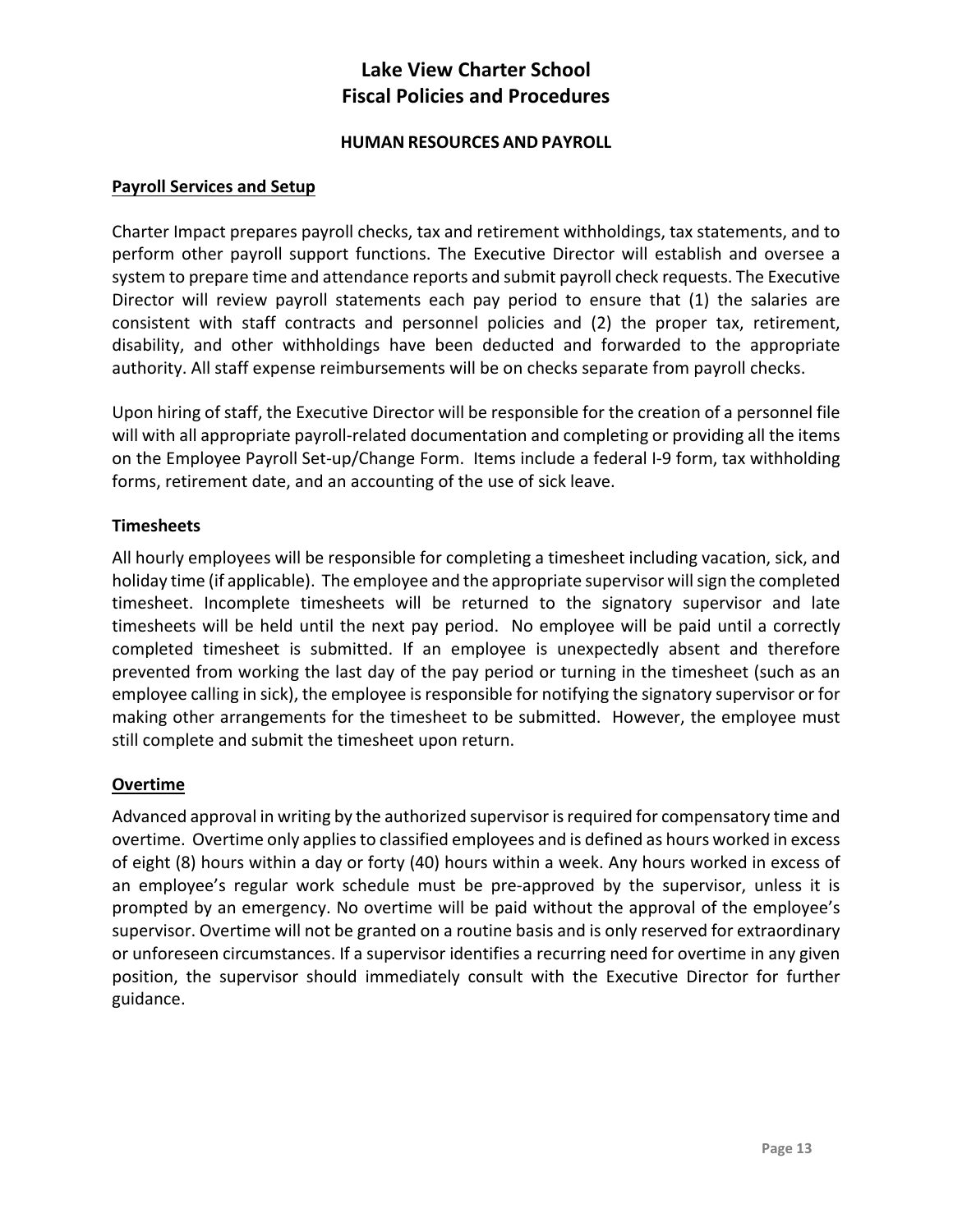#### **Payroll Processing**

For hourly employees, employees must sign timesheets to verify appropriate hours worked, resolve absences and compensations, and monitor number of hours worked versus budgeted. The Executive Director will approve these timesheets. No overtime hours should be listed on timesheets without the supervisor's initials next to the day on which overtime was worked. For salaried employees, employees must sign into a log book to verify working days for accuracy. The Staff delegate will provide the designated school employee with any payroll-related information such as sick leave, vacation pay, and/or any other unpaid time.

For substitute teachers, the Staff delegate will maintain a log of teacher absences and the respective substitutes that work for them. The Staff delegate will verify that the substitutes initial the log next to their names before they leave for the day and that teachers, upon returning back to work, initial next to their names. The Executive Director will notify Charter Impact of all authorizations for approved stipends.

Payroll is processed within 10 days after the period in which it is earned for hourly employees.

- 1. The signatory supervisor will submit a Payroll Summary Report of timesheets to Charter Impact for processing.
- 2. Charter Impact will prepare the payroll worksheet based on the summary report.
- 3. The payroll checks (if applicable) will be delivered to the school. The Executive Director will document receipt of the paychecks and review the payroll checks prior to distribution.

#### **Payroll Taxes and Record Keeping**

Charter Impact will prepare payroll check summaries, tax and withholding summaries, and other payroll tracking summaries based on the reporting submitted.

Charter Impact will also prepare the state and federal quarterly and annual payroll tax forms for income tax withholdings, Social Security and Medicare and submit the forms to the respective agencies on behalf of the school. Charter Impact will prepare the quarterly state returns for unemployment and disability, review the forms with the Executive Director, and submit the forms to the state on behalf of the school.

The designated school employee will maintain written records of all full time employees' use of sick leave, vacation pay, and any other unpaid time.

- 1. The designated school employee will immediately notify the Executive Director if an employee exceeds the accrued sick leave or vacation pay or has any other unpaid absences.
- 2. Records will be reconciled when requested by the employee. Each employee must maintain personal contemporaneous records.

#### **Expense Reports**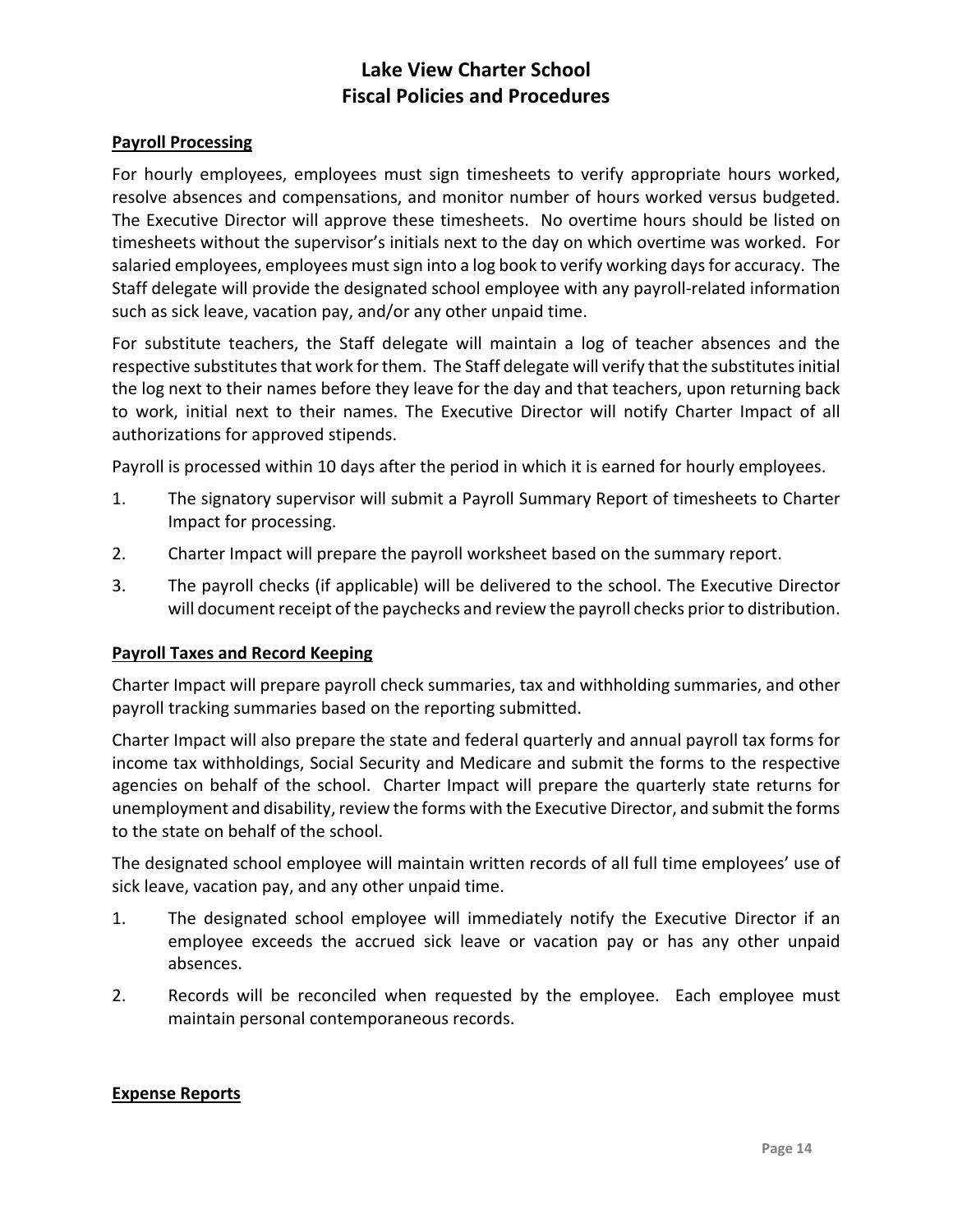Employees will be reimbursed for expenditures within ten (10) business days of presentation of appropriate documentation. Receipts or other appropriate documentation will be required for all expenses over five dollars and all reports must be approved by the Executive Director. Expenses greater than two months old will not be reimbursed.

Executive Director expense reports must be approved by another staff member (one of the other three not receiving the reimbursement) and always be submitted to Charter Impact for processing and payment, petty cash may not be used.

## **Travel**

Employees will be reimbursed for mileage when pre-approved by the Executive Director. Mileage will be reimbursed at the government-mandated rate for the distance traveled, less the distance from the employee's residence to the school site for each direction traveled. For incidental travel, mileage will only be reimbursed if the one-way mileage exceeds 10 miles.

The Executive Director must pre-approve all out of town travel. Employees will be reimbursed for overnight stays at hotels/motels when pre-approved by an administrator and the event is more than 50 miles from either the employee's residence or the school site. Hotel rates should be negotiated at the lowest level possible, including the corporate, nonprofit or government rate if offered, and the lowest rate available. Employees will be reimbursed at the established per diem rate for any breakfast, lunch, or dinner that is not included as part of the related event.

Travel advances require written approval from the Executive Director and receipts for all advanced funds not returned. After the trip, the employee must enter all the appropriate information on a Travel Expense Report and submit it to the Executive Director for approval and then on to Charter Impact for processing. If the advance exceeds the amount of the receipts, the employee will pay the difference immediately in the form of a check. If the advance is less than the amount of the receipts, the difference will be reimbursed to the employee in accordance with the expense report.